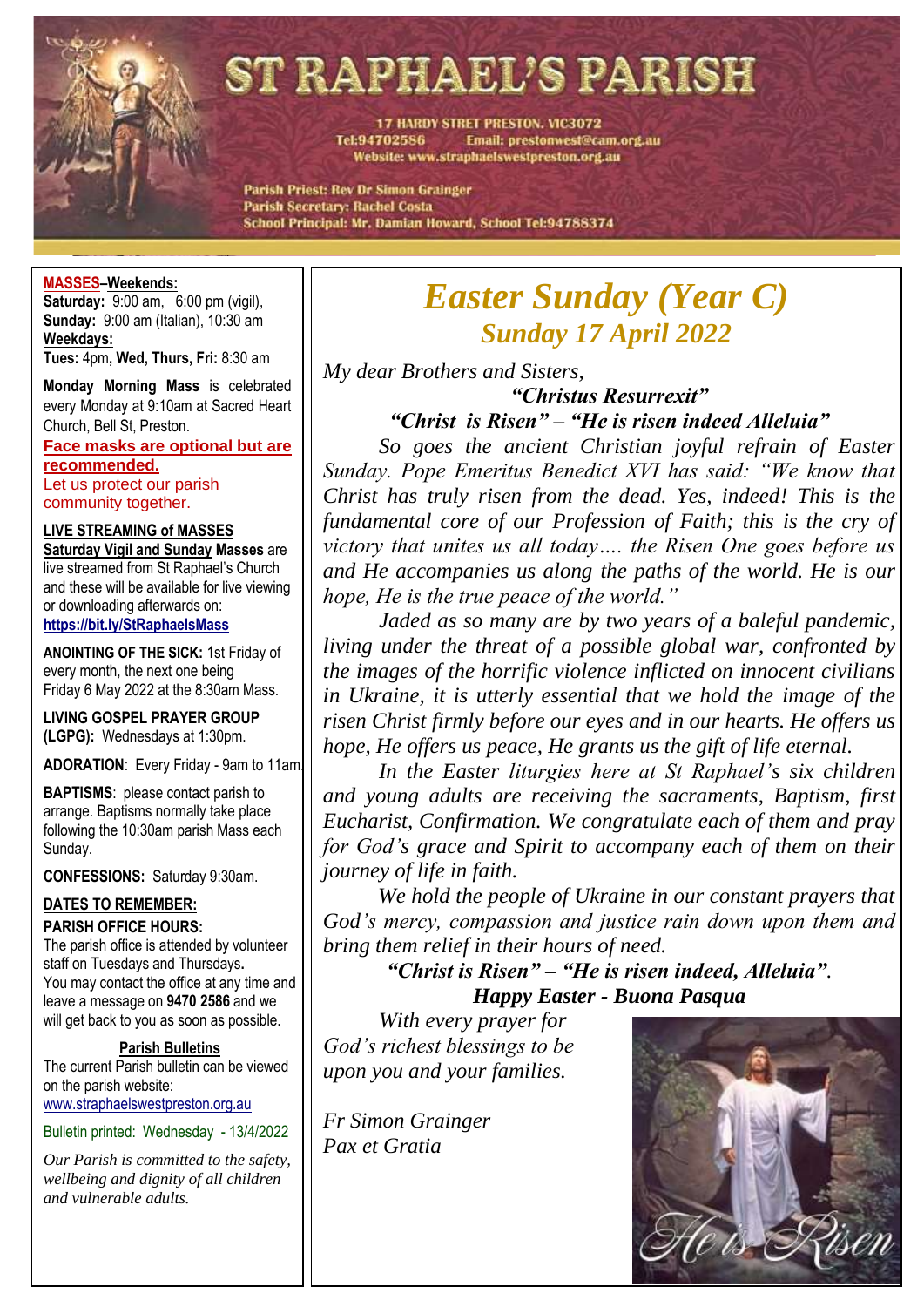|              | <b>Saturday 6:00PM Mass</b><br><b>Ministers of Communion</b> | Saturday 6:00PM Mass -<br><b>Readers</b> |
|--------------|--------------------------------------------------------------|------------------------------------------|
| 16-Apr-22    | A Puli'uvea, F Hardy                                         | K Harding, J Knight                      |
| Easter Vigil | C Baldissera, N Cachia                                       | P Smith, M Sanciolo-Bell                 |
| 23-Apr-22    | Lucy Triulcio                                                | Vilay Khautakoun                         |
| 30-Apr-22    | Nikki Daniele                                                | Maureen O'Dwyer                          |
|              | 9:00AM Italian Mass                                          | 9:00AM Italian Mass                      |
|              | <b>Ministers of Communion</b>                                | <b>Readers</b>                           |
| 17-Apr-22    | Carmel Colosimo                                              | Paola Di Palma                           |
| Easter Sun   | Carmela Molinaro                                             |                                          |
| 24-Apr-22    | Bruna D'Alessandro                                           | Anna Sisinni                             |
|              | Carmela Molinaro                                             |                                          |
| 01-May-22    | Bruna D'Alessandro                                           | Melinda Di Prospero                      |
|              | Carmel Colosimo                                              |                                          |
|              | <b>10:30AM Mass</b>                                          | <b>10:30AM Mass</b>                      |
|              | <b>Ministers of Communion</b>                                | <b>Readers</b>                           |
| 17-Apr-22    | Ferenc Cseh                                                  | Dean La Fontaine                         |
| Easter Sun   | Parker Maloney                                               |                                          |
| 24-Apr-22    | Jennifer Singam                                              | Nika Cseh                                |
|              | Parker Maloney                                               |                                          |
| 01-May-22    | Amitu'anai To'oto'o                                          | Giulia Digiglio                          |
|              | Katalina To'oto'o                                            |                                          |

# **CHURCH CLEANING**:

**LAWN MOWING:** 

*We pray that the Sick may be given due care, attention, and respect:*

Giuseppina, Cabrini, Dorothy, Sebastiana, Lina, Amalia, Marie, Kristian, Raffaella, Rob, Flavio, Antonietta, Charleez, Claudia, Matthew, Elijah, Cesarina, Alfio, Annunziata, Luana, Karol, Lily, Wilma, Pauline, Carmela, Noah, Luca, Graeme, Des

#### *We pray for the repose of the souls of:*

**RECENTLY DECEASED:** 

Maria De Fazio (RIP 13/4)

 (Rosary: 10am, Requiem Mass: 10:30am --Thurs 21/4) Joyce Jordan (RIP in U.K.)

#### Mary Lane **ANNIVERSARIES:**

Rocco Ciccosillo (Sun 17/4 at 9am) Salvatore De Simone (5th Anniv Sun 17/4) Suleman & Vetromilo families (Sun 17/4 at 9am) Pasquale Bonadio (Sun 17/4 at 10:30am) Francesca, M Teresa, & Franco Lamberti

M Teresa Pasquilli

 *may enjoy the peace of God's Kingdom.* **t t t** 

**LAST WEEKEND'S COLLECTION:** 

**Thanksgiving:** \$970 **Presbytery:** \$472

Many thanks to all our contributors ቱ ቱ ቱ

#### *Sacrament Congratulations*

The community of St Raphael's congratulates the following : Clothilda O'Possum – Baptism, Confirmation, 1st Eucharist

Holly Rose Bellchambers – Confirmation, 1st Eucharist

Reno Mascioli - 1st Eucharist Chloe Traficante - 1st Eucharist Elijah McGregor-Walsh - 1st Eucharist Jude McGregor-Walsh - 1st Eucharist Please keep them in your prayers



**Ukraine Emergency Appeal**

*You can help the people of Ukraine by donating to:* [Caritas Australia Ukraine Appeal](https://www.caritas.org.au/donate/emergency-appeals/ukraine/) or Free call 1800 024 413or [www.aidtochurch.org/ukraine](http://www.aidtochurch.org/ukraine) or phone 1800 101 201

# **Parish Prayer:**

Generous God,

We give our thanks to you for the gifts you have given to us – our life, our family and friends – time, talents and material possessions.

Above all we are grateful for the Father's unconditional love, for Jesus Christ our Savior and for the Holy Spirit who nourishes us with every spiritual gift.

All we have comes from you. May we remember this always and rejoice in your generosity.

Sustain us on our Christian journey, so that we may constantly renew our relationship with you and all people of our parish community. Grant us the strength and courage to become better followers of Jesus: to be disciples and to live the Christian Way of Life. Amen St Raphael healer and guide protect us.

ቁ ቁ ቁ

### LAST RITES

Fr Simon is available at anytime to give the Last Rites at homes, nursing homes and hospitals in the area.

† † †

# *Easter Raffle*

with proceeds going to the church.

Tickets: \$2 each or 3 for \$5. Three prizes.

The draw will take place on Easter Sunday.

Tickets may be purchased from the Church foyer.

22 22 22 22

### *Caritas Australia - Project Compassion Appeal*

**Please** return your Project Compassion boxes as soon as possible. Thank you.

ቁ ቁ ቁ

### SENIORS LUNCH 2

Seniors lunches have returned for 2022 under the new name of:  **ST RAPHAEL'S COMMUNITY LUNCH** 

The first lunch will be on Thursday 28 April at 12:00 Mid-day at: Darebin RSL, 402 Bell St, Preston. Please let us know if you will be attending the lunch by writing your name on the form in the foyer. **All** are welcome.

#### *ಹಿಹಿ* **ತು †** piety stall **†**

The PIETY STALL stocks small gifts and cards for all Sacraments as well as various religious items at reasonable prices. Please take the time to have a look after any of the weekend Masses.

† † †



*BUONA PASQUA-Italian L-GHID IT-TAJJEB-Maltese CÁISC SHONA DUIT-Irish FELICES PASCUAS-Spanish SRETAN USKRS-Croatian JOYEUSES PÂQUES-French UNARUTHANA SHUBHAKANSHALU-Telugu PASCA PARAB-Hindi FROHE OSTERN-German ISTARAPARVANAH SUBHECCHAH-Sanskrit WESOTEGO ALLELUJA-Polish BOA PÁSCOA-Portuguese EL MASEEH QAM-Arabic FÙHUÓJIÉ KUÀILÈ-Mandarin MANUIA LE ASO TOE SOFUA MAI-Samoan ÓFA KEMOU MAÚ HA TOCUÚ FIÉFIÁ-Tongan CHÚC MÙNG PHUC SINH-Vietnamese MALIGAYANG PASKO NG PAGKABUHAY- Filipino*

# PLEASE TAKE THE BULLETIN HOME

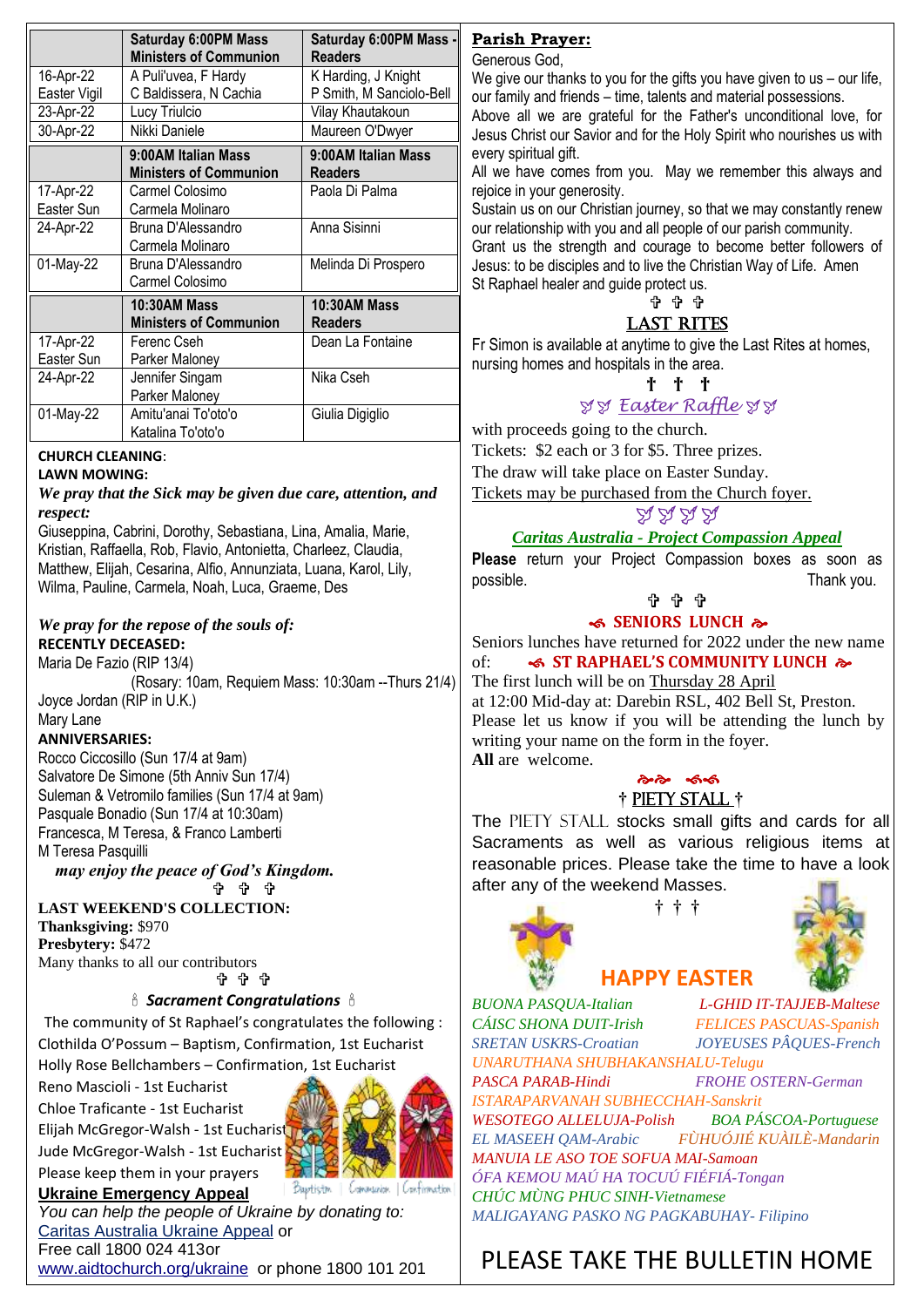# **ENTRANCE ANTIPHON Lk 24: 34; cf. Rv 1: 6**

The Lord is truly risen, alleluia. To him be glory and power for all the ages of eternity, alleluia, alleluia.

## **PENITENTIAL ACT**

I confess to almighty God and to you, my brothers and sisters, that I have greatly sinned, in my thoughts and in my words, in what I have done and in what I have failed to do,

*And, striking their breast, they say:* through my fault, through my fault, through my most grievous fault; therefore I ask blessed Mary ever-Virgin, all the Angels and Saints, and you, my brothers and sisters, to pray for me to the Lord our God.

# **GLORIA**

Glory to God in the highest, and on earth peace to people of good will.

We praise you, we bless you, we adore you, we glorify you, we give you thanks for your great glory, Lord God, heavenly King, O God, almighty Father. Lord Jesus Christ, Only Begotten Son, Lord God, Lamb of God, Son of the Father, you take away the sins of the world, have mercy on us; you take away the sins of the world, receive our prayer; you are seated at the right hand of the Father, have mercy on us. For you alone are the Holy One,

you alone are the Lord, you alone are the Most High, Jesus Christ, with the Holy Spirit, in the glory of God the Father. Amen.

# **FIRST READING First reading**

#### **Acts 10:34,37-43**

Peter addressed Cornelius and his household: 'You must have heard about the recent happenings in Judaea; about Jesus of Nazareth and how he began in Galilee, after John had been preaching baptism. God had anointed him with the Holy Spirit and with power, and because God was with him, Jesus went about doing good and curing all who had fallen into the power of the devil. Now I, and those with me, can witness to everything he did throughout the countryside of Judaea and in Jerusalem itself: and also to the fact that they killed him by hanging him on a tree, yet three days afterwards God raised him to life and allowed him to be seen, not by the whole people but only by certain witnesses God had chosen beforehand. Now we are those witnesses – we have eaten and drunk with him after his resurrection from the dead – and he has ordered us to proclaim this to his people and to tell them that God has appointed him to judge everyone, alive or dead. It is to him that all the prophets bear this witness: that all who believe in Jesus will have their sins forgiven through his name.'

The word of the Lord.

**Thanks be to God.**

### **RESPONSORIAL PSALM Psalm 117(118):1-2,16-17,22-23** *This is the day the Lord has made; let us rejoice and be glad.*

Give thanks to the Lord for he is good, for his love has no end. Let the sons of Israel say: 'His love has no end.' *This is the day the Lord has made; let us rejoice and be glad.* The Lord's right hand has

triumphed; his right hand raised me up. I shall not die, I shall live and recount his deeds.

#### *This is the day the Lord has made; let us rejoice and be glad.*

The stone which the builders rejected has become the corner stone. This is the work of the Lord, a marvel in our eyes. *This is the day the Lord has made; let us rejoice and be glad.*

#### **Second reading 1 Corinthians 5:6-8**

You must know how even a small amount of yeast is enough to leaven all the dough, so get rid of all the old yeast, and make yourselves into a completely new batch of bread, unleavened as you are meant to be. Christ, our passover, has been sacrificed; let us celebrate the feast, then, by getting rid of all the old yeast of evil and wickedness, having only the unleavened bread of sincerity and truth.

The word of the Lord.

# **Thanks be to God.**

# **SEQUENCE**

Christians, to the Paschal Victim offer sacrifice and praise. The sheep are ransomed by the Lamb: and Christ, the undefiled, hath sinners to his Father

reconciled. Death with life contended:

combat strangely ended!

Life's own Champion, slain, yet lives to reign.

Tell us, Mary: say what thou didst see upon the way.

The tomb the Living did enclose; I saw Christ's glory as he rose!

The angels there attesting; shroud with grave-clothes resting.

Christ, my hope, has risen: he goes before you into Galilee.

That Christ is truly risen from the dead we know. Victorious king, thy mercy show!